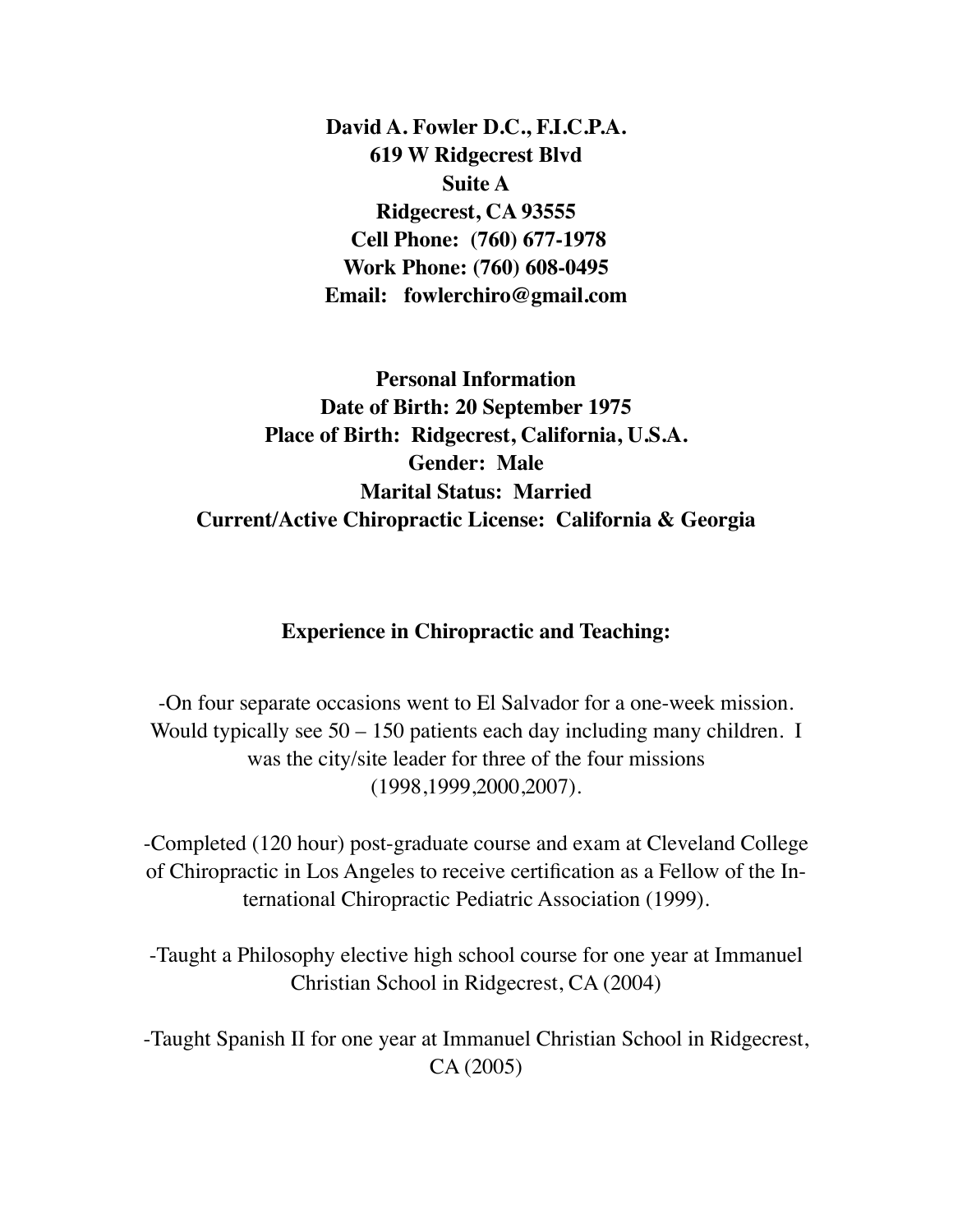# -Head Football coach at Immanuel Christian School in Ridgecrest, CA for three seasons (2006-2008)

-Immanuel Christian School Board Chairman (June 2009-June 2010)

-Taught a Gonstead Selective course at LACC which included creation of all curriculum as well as tests. The duration of the class was for one weekend each semester. (Sept 2015 - Dec 2017)

-Completed the Gonstead Diplomate Examination and achieved the designation of Gonstead Diplomate (2018).

-Elected to the Gonstead Clinical Studies Society's Board of Directors (2018).

-Elected as Vice-President of the Gonstead Clinical Studies Society (2019)

-Adjunct Faculty in Chiropractic Sciences at Life University (2020)

-Created the 1505 Club Podcast (2020)

-Lead Gonstead Instructor at Life University (2021)

-Appointed as President of the Gonstead Clinical Studies Society (2021)

## **Education:**

Immanuel Christian School September 1980 – June 1993 High School Diploma 201 Graaf St. Ridgecrest CA 93555 (760) 446-6114

University of Arizona August 1993-May 1994 1200 E University Blvd, Tucson AZ 85721 (520) 621-2211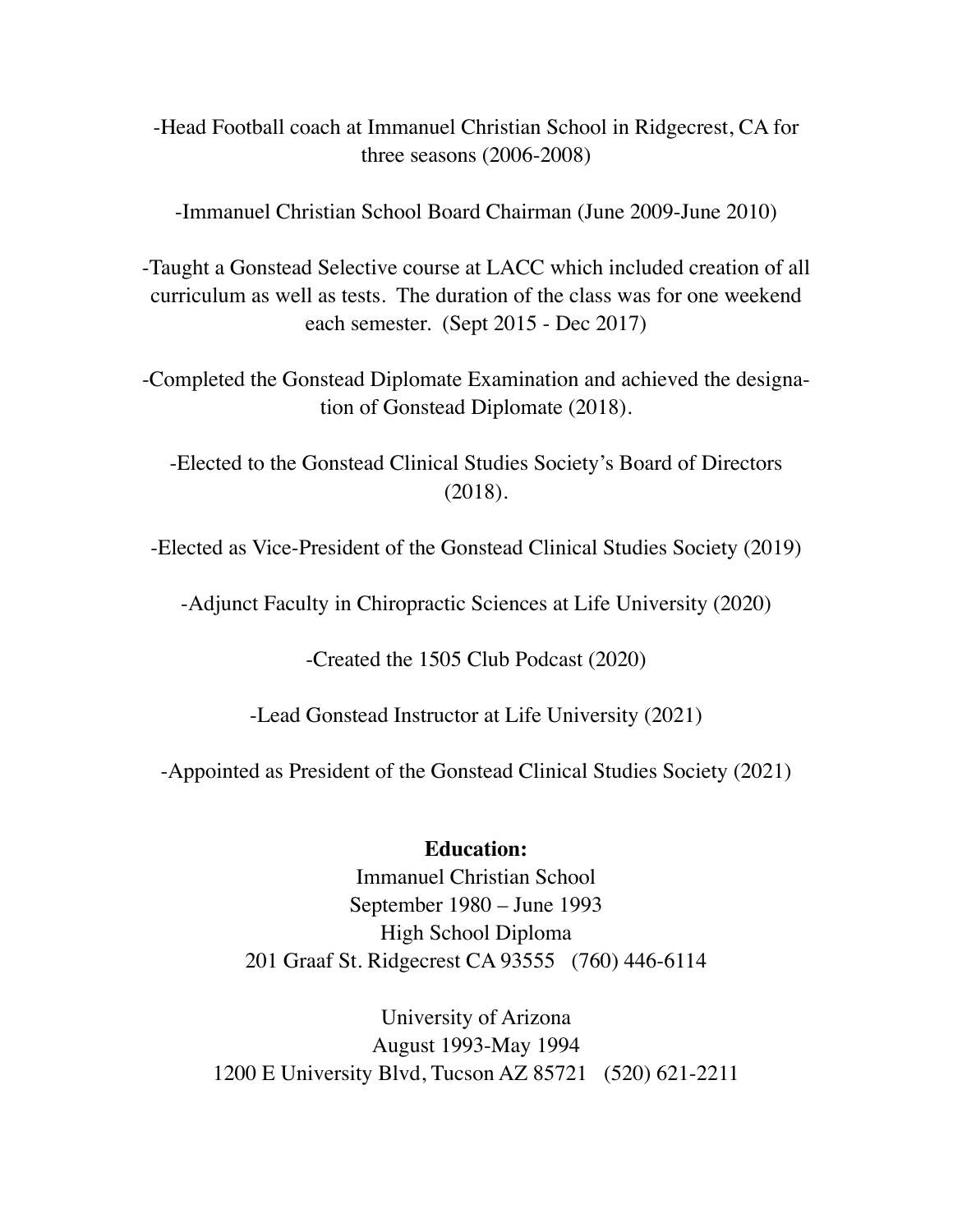Cerro Coso Community College August 1994 – May 1995, October 1995 – May 1996 Associate of Arts (General Education) 3000 College Heights Blvd. Ridgecrest, CA 93555 (760) 384-6100

Azusa Pacific University August 1995 – October 1995 901 E. Alosta Ave. Azusa, CA 91702 (626) 969-3434

> West Coast University September 1996 – December 1996 4021 Rosewood Ave Los Angeles, CA 90004 (877) 505-4928

Los Angeles College of Chiropractic January 1997 – April 2000 Doctor of Chiropractic degree 16200 E. Amber Valley Drive. Whittier, CA 90609 (800) 221-5222

#### **Extra-Curricular Activities:**

-Class Representative for the Council On the Advancement of Chiropractic Education (COACE) during the second and third year of Chiropractic College. -Student Representative for a Research Panel at LACC (1999), which reviewed various aspects of Chiropractic Education.

#### **Travel/Cultural Exposure:**

-Spent six months traveling throughout Central and South America (2000). -Spent time in Ecuador, Peru, Bolivia, Argentina, Brazil, El Salvador, Guatemala, and Belize.

-Took one-on-one Spanish classes for one month in Ecuador, three weeks in El Salvador, and one month in Guatemala.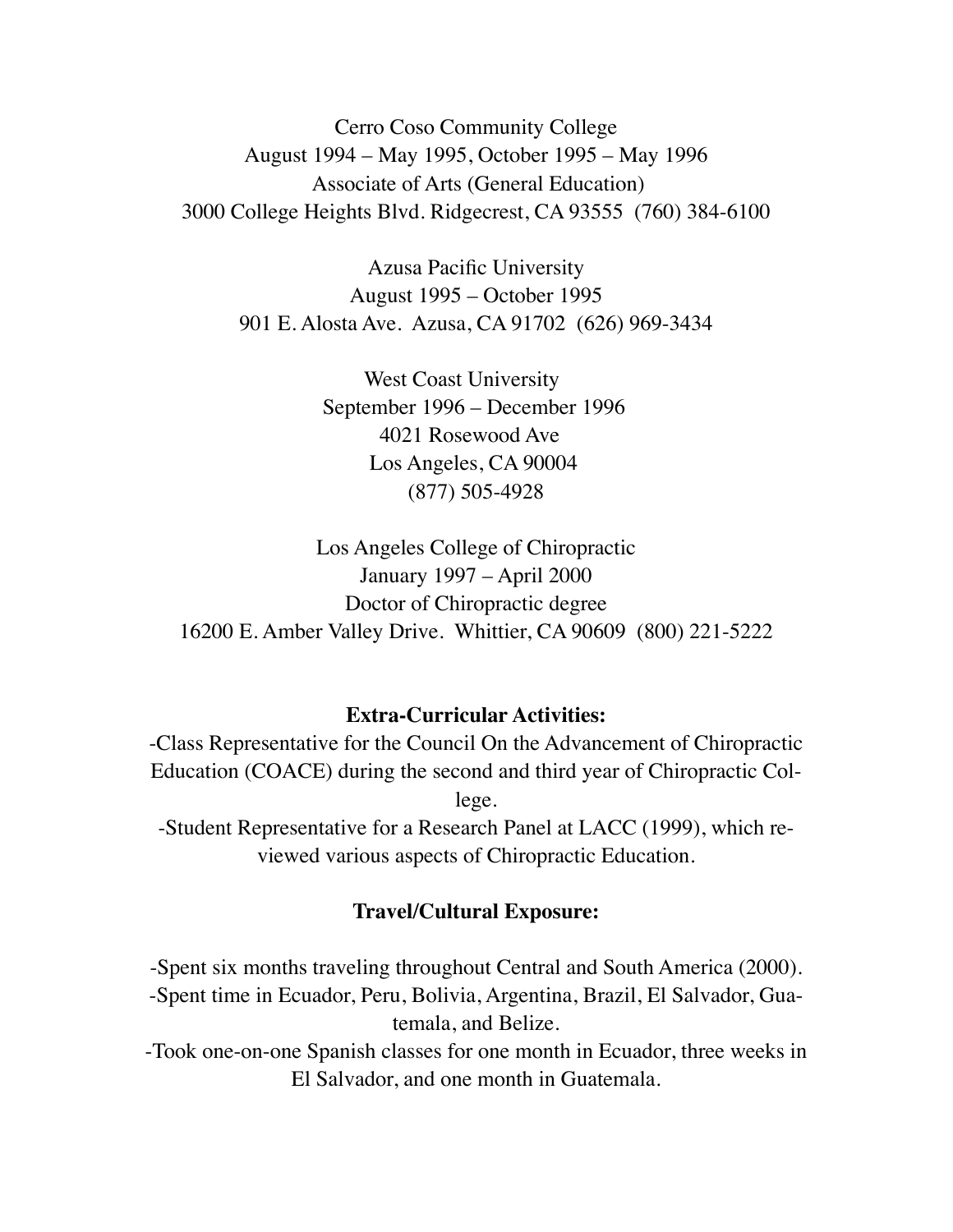#### **Professional Experience**

-Fowler Family Chiropractic, Inc. Provides Chiropractic, Acupuncture, and Massage Services 841 N Downs, Suite #C 555 S China Lake Blvd Suite 300 Ridgecrest, CA, U.S.A. **Owner** September 4, 2001 - October 31, 2009

WSI Advance Franchise that provides web solutions including website development and search engine optimization 1301 N China Lake Blvd Co-owner March 2005 – July 2006

-Re/Max Real Estate Pros Franchise that provides real estate services to the local community Ridgecrest, CA, U.S.A. 555 S China Lake Blvd Suite 100 Board of Directors March 2005 – December 2009

> -Juice it Up! Franchise that provides real fruit smoothies 39604 Tenth St W Unit B Palmdale, CA, 93551 Co-owner April 2007 – August 2008